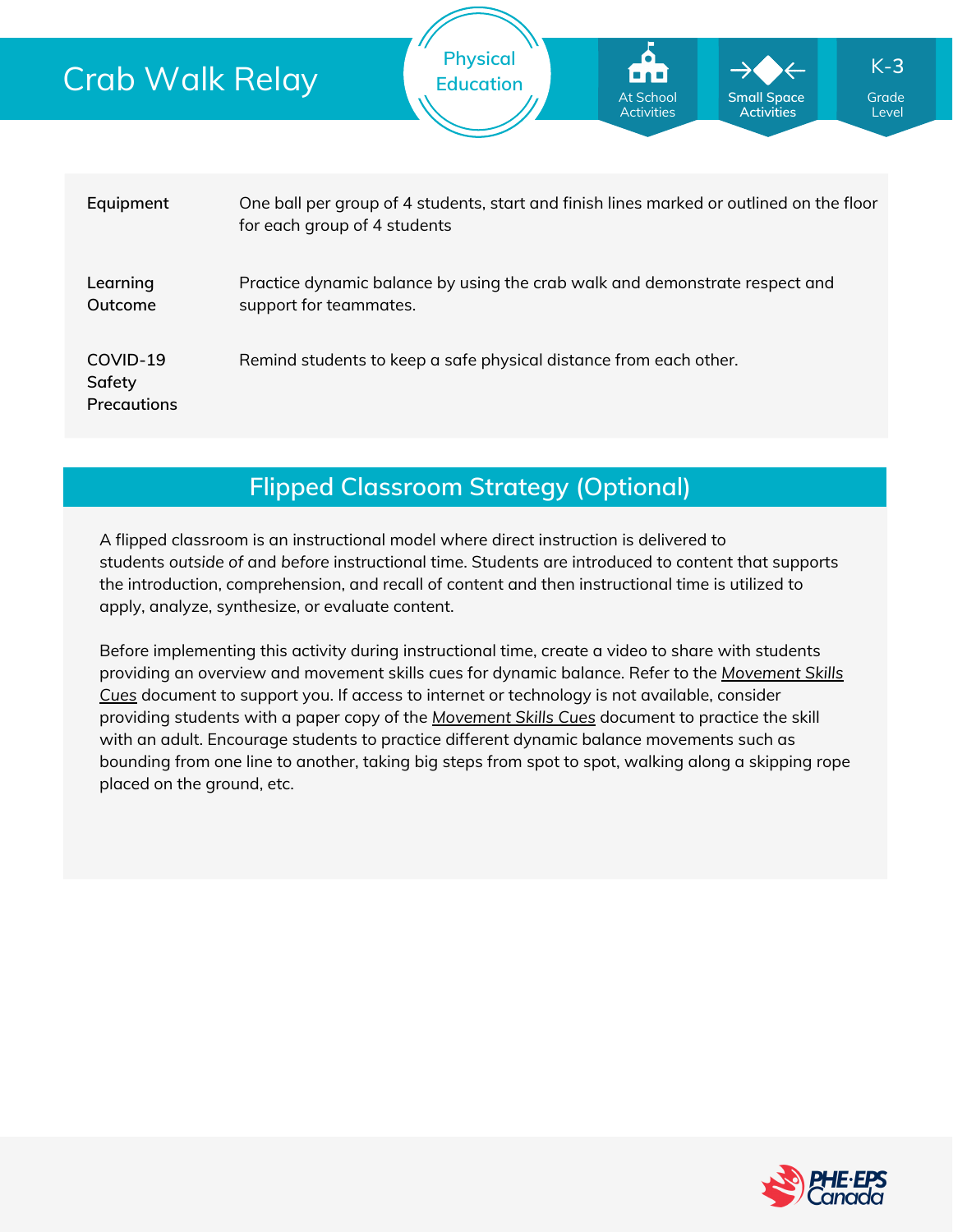# Crab Walk Relay

**Physical Education**

## **Activity Description**

If utilizing a flipped classroom approach, remind students to apply the cues they learned or reviewed in the video or document. If not utilizing a flipped classroom approach, review the movement skill cues for dynamic balance. Encourage students to find a safe place away from others and practice different dynamic balance movements such as taking big steps from tile to tile on the floor or walking along a line on the floor.

Divide students into groups of 4 and provide each group with a ball that can be dribbled with the feet. Create a start and finish line of the same distance for each group. Invite each group to line up at the start line with group members in a straight line one behind the other. The first person in each group begins with the ball by their feet. On a signal, the first person in each group begins crab walking and dribbling the ball with their feet in front of them to the finish line. Once they reach the finish line, they turn around and dribble the ball back to the start line while continuing to crab walk. Once they return, they pass the ball with their feet to the next group member in line and that group member repeats the same process. Each group member takes part in the relay crab walking from start to finish line while dribble the ball with their feet. After the last group member has reached the finish line, groups can start again or come up with new ways to crab walk and do the relay (e.g. moving sideways, moving backwards, etc.). If dribbling a ball with the feet is too hard for younger students, consider providing each student with a bean bag to balance on their stomach as they crab walk. If the bean bag falls off, they stop and pick it up before continuing.

Encourage students to think about how they can support and encourage their group members as they complete their leg of the relay.

# **Physical Education Competencies Reflection Questions**



### **MOVE**

**Develop psychomotor skills, tactics, and strategies that facilitate a variety of physical activities across diverse environments.**

**Develop cognitive skills and strategies for a variety of movement contexts that facilitate critical thinking, decision making, and problem solving. THINK**



### **FEEL**

**Develop affective skills and strategies that facilitate healthy and safe relationships with themselves, with others, and with their environment.**



### **ACT**

**Practice behaviour skills and strategies that facilitate movement competence and confidence.**



Reflection is important to support learning during physical education. Consider asking students the reflection questions below and discuss the answers together.

- *What parts of your body did you feel were working the hardest while you were crab walking?*
- *What different ways did you show your teammates that you were supporting and encouraging them?*



Grade Level

K-**3**

**Small Space Activities**

At School Activities